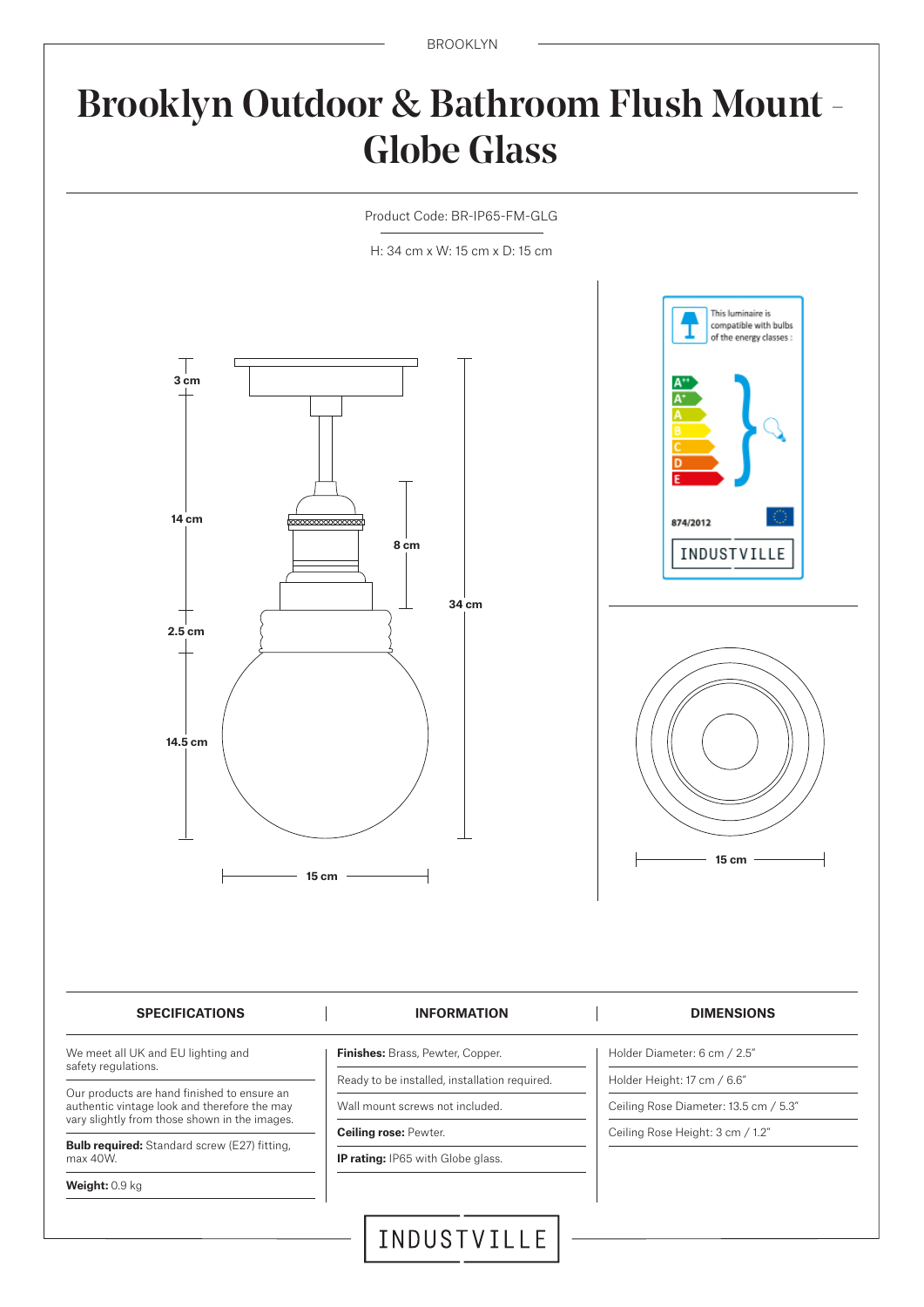BROOKLYN

## Brooklyn Outdoor & Bathroom Flush Mount Holder - Globe Glass

Product Code: BR-IP65-FMH-GLG

H: 17 cm x W: 13.5 cm x D: 13.5 cm



INDUSTVILLE